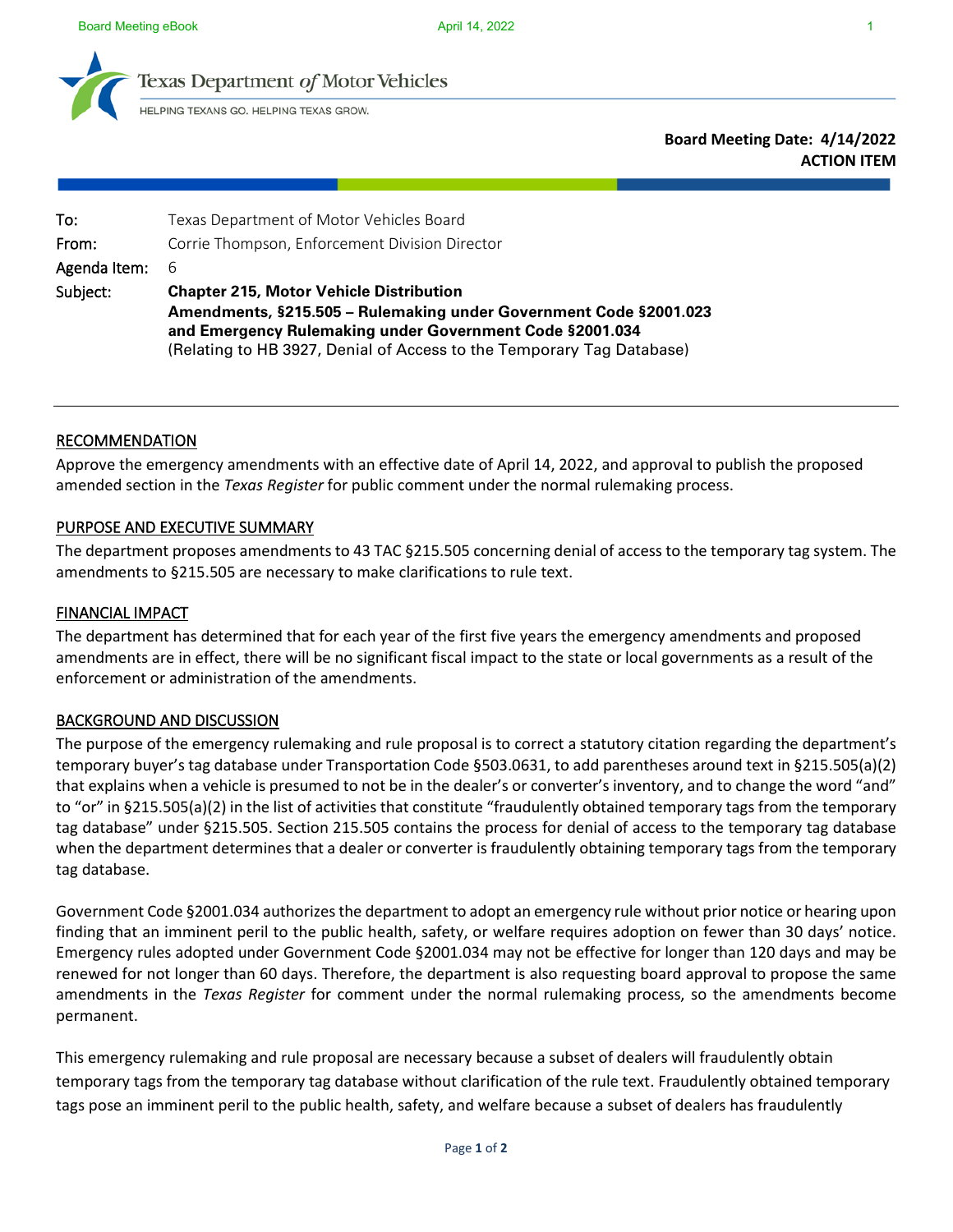obtained and sold temporary tags to persons who engage in violent criminal activity, including armed robbery, human trafficking, and assaults on law enforcement. Criminals use fraudulently obtained temporary tags that are registered under fake names and addresses to make it harder for law enforcement to trace the vehicles. Fraudulently obtained temporary tags also pose an imminent peril to the public health, safety, and welfare because a subset of dealers has fraudulently obtained and sold temporary tags to persons who operate uninsured and uninspected vehicles that are hazards to Texas motorists and the environment. Fraudulently obtained temporary tags further pose an imminent peril to the public health, safety, and welfare because criminals can attempt to sell stolen vehicles or unsafe salvage vehicles to unsuspecting buyers by using temporary tags to make the vehicles appear legitimate. Criminals have fraudulently obtained temporary tags from the department's system and used the temporary tags in Texas, as well as other states, such as New York and Nevada. Criminals will take advantage of any loopholes they see as available to them.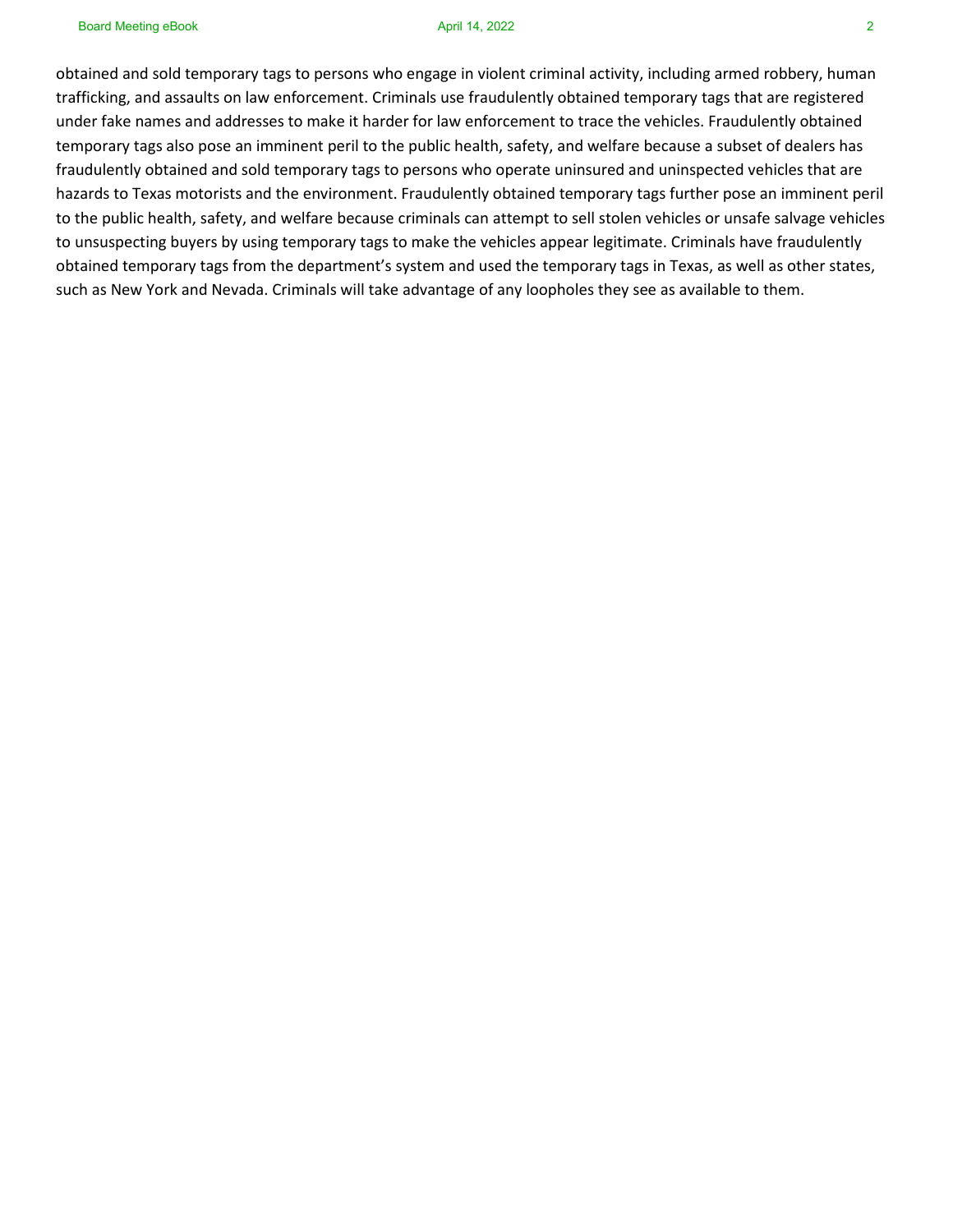TITLE 43. TRANSPORTATION Proposed Section Part 10. Texas Department of Motor Vehicles Page 1 of 7 Chapter 215 - Motor Vehicle Distribution

**PROPOSAL OF CHAPTER 215. MOTOR VEHICLE DISTRIBUTION SUBCHAPTER J. ADMINISTRATIVE SANCTIONS 43 TAC §215.505 INTRODUCTION.** The Texas Department of Motor Vehicles (department) proposes amendments to 43 6 TAC §215.505 concerning denial of access to the temporary tag system. The amendments to §215.505 are 7 necessary to clarify the rule text. **EXPLANATION.** The purpose of these amendments is to correct a statutory citation regarding the 9 department's temporary buyer's tag database under Transportation Code §503.0631, to add parentheses around text in §215.505(a)(2) that explains when a vehicle is presumed to not be in the dealer's or converter's inventory, and to change the word "and" to "or" in §215.505(a)(2) in the list of activities that constitute "fraudulently obtained temporary tags from the temporary tag database" under §215.505. Section 215.505 contains the process for denial of access to the temporary tag database under Transportation Code §503.0632(f) when the department determines that a dealer or converter is fraudulently obtaining temporary tags from the temporary tag database. The department made these same amendments via emergency rulemaking with an immediate effective date of April 14, 2022, as published in the Emergency Rules section of this issue of the *Texas Register*. However, emergency rules adopted under Government Code §2001.034 may not be effective for longer than 120 days and may not be renewed for longer than 60 days. The purpose of this proposal is to make the amendments permanent, so the amendments continue to exist even though the emergency amendments will expire. Government Code §2001.034 authorizes a state agency to adopt a rule that is identical to the emergency rule under Government Code §2001.023 and §2001.029.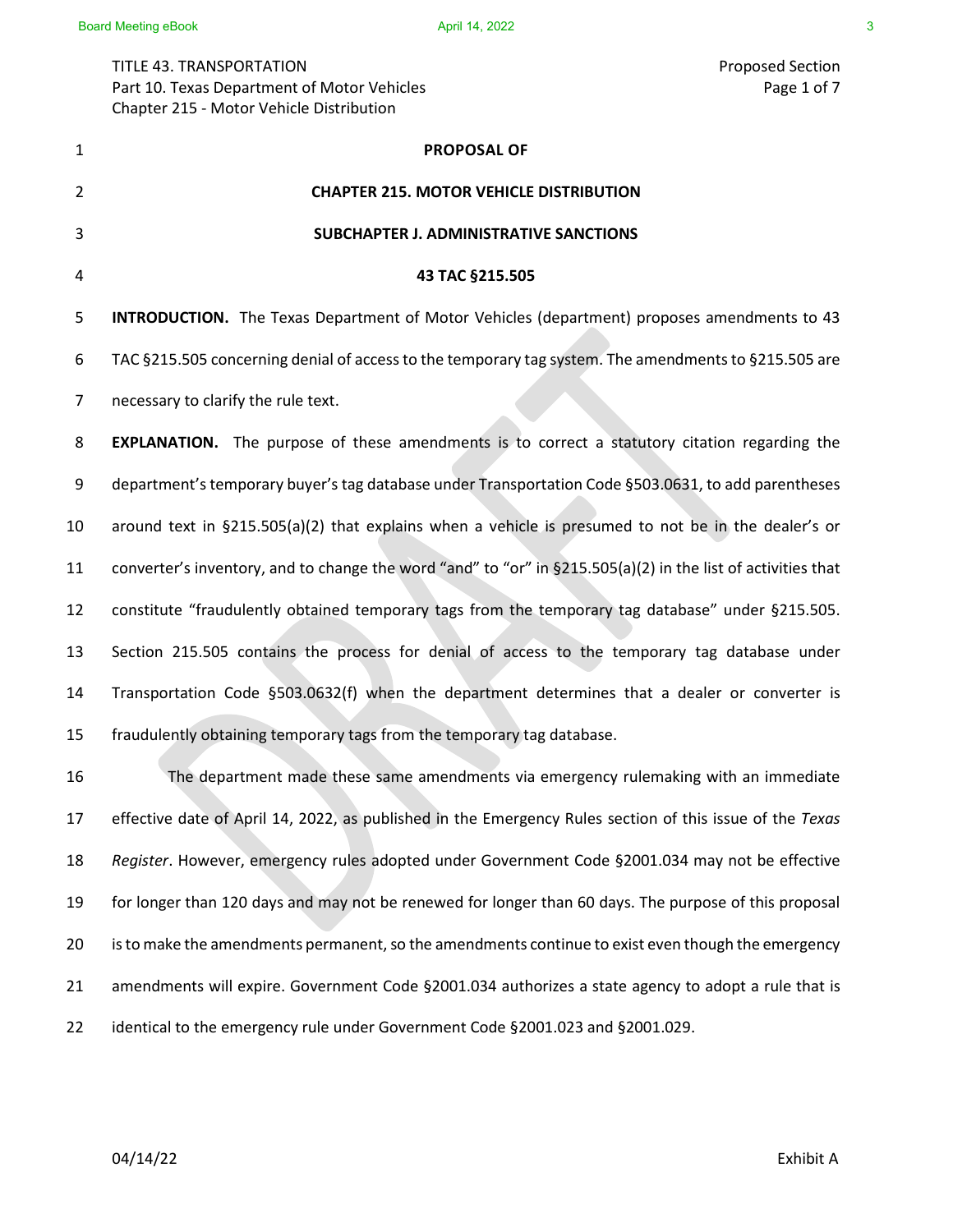# TITLE 43. TRANSPORTATION Proposed Section Part 10. Texas Department of Motor Vehicles **Page 2 of 7** and 2 of 7 Chapter 215 - Motor Vehicle Distribution

1 These amendments are necessary because a subset of dealers will fraudulently obtain temporary 2 tags from the temporary tag database without clarification of the rule text. Fraudulently obtained 3 temporary tags pose a threat to the public health, safety, and welfare because a subset of dealers has 4 fraudulently obtained and sold temporary tags to persons who engage in violent criminal activity, 5 including armed robbery, human trafficking, and assaults on law enforcement. Criminals use fraudulently 6 obtained temporary tags that are registered under fake names and addresses to make it harder for law 7 enforcement to trace the vehicles. Fraudulently obtained temporary tags also pose a threat to the public 8 health, safety, and welfare because a subset of dealers has fraudulently obtained and sold temporary tags 9 to persons who operate uninsured and uninspected vehicles that are hazards to Texas motorists and the 10 environment. Fraudulently obtained temporary tags further pose a threat to the public health, safety, and 11 welfare because criminals can attempt to sell stolen vehicles or unsafe salvage vehicles to unsuspecting 12 buyers by using temporary tags to make the vehicles appear legitimate. Criminals have fraudulently 13 obtained temporary tags from the department's system and used the temporary tags in Texas, as well as 14 other states, such as New York and Nevada. In addition, the use of fraudulently obtained temporary tags 15 could deprive the state of revenue. Criminals will take advantage of any loopholes they see as available 16 to them.

 An amendment to §215.505(a) corrects a statutory citation regarding the department's buyer's temporary tag database under Transportation Code §503.0631, which governs the buyer's temporary tag database. Section 215.505(a) cites to Transportation Code §503.06321, which does not exist. Section 215.505 applies to the dealer's and converter's temporary tag database under Transportation Code §503.0626, as well as the buyer's temporary tag database under Transportation Code §503.0631. Amendments to §215.505(a)(2) add parentheses around text that explains when a vehicle is presumed to not be in the dealer's or converter's inventory. The parentheses were included when §215.505(a)(2) was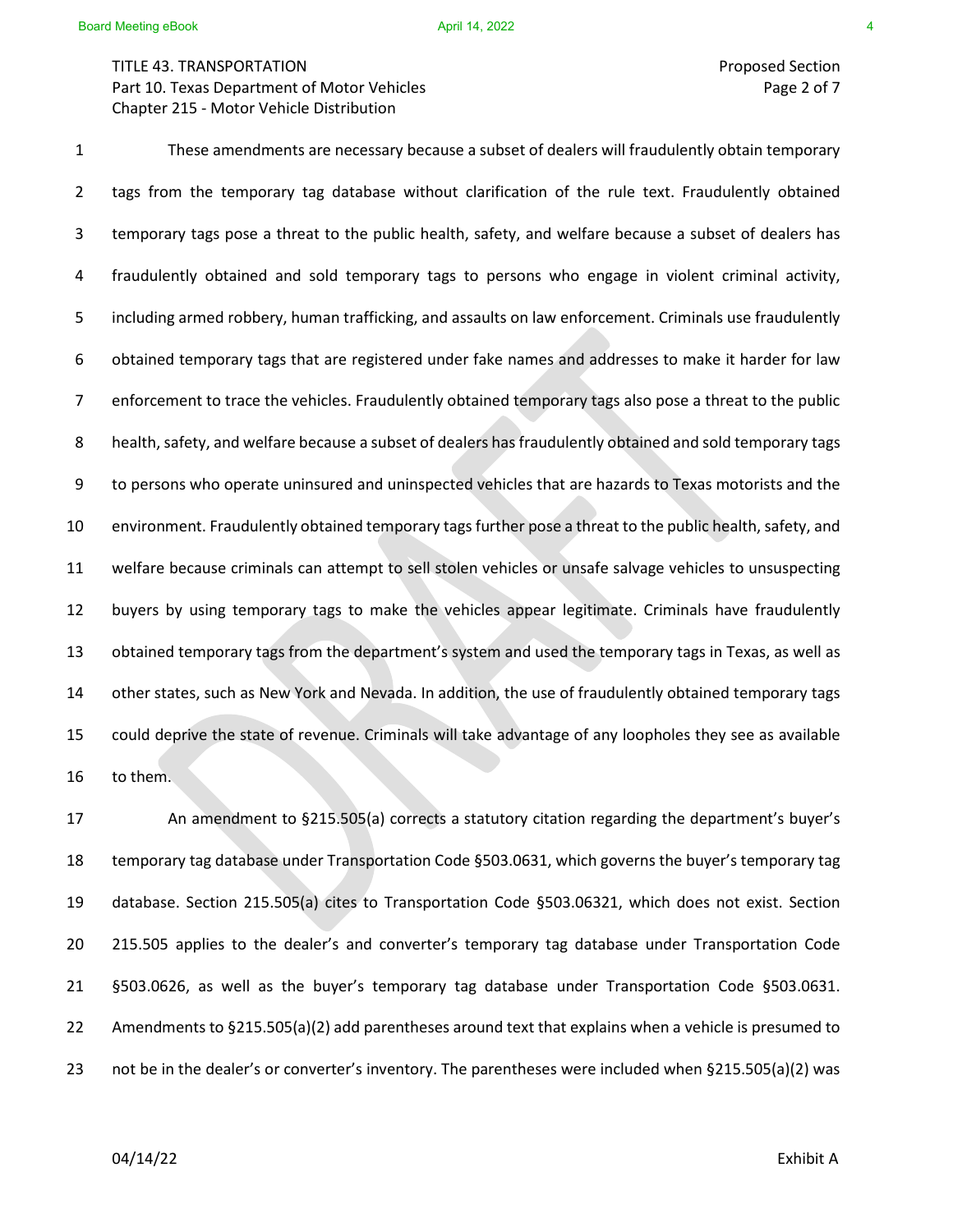1 published for proposal in the November 12, 2021, issue of the *Texas Register* (46 TexReg 7752); however, 2 they were inadvertently omitted in the adoption order that was published in the February 11, 2022, issue 3 of the *Texas Register* (47 TexReg 662). Another amendment to §215.505(a)(2) changes the word "and" to 4 "or" in the list of activities that constitute "fraudulently obtained temporary tags from the temporary tag 5 database" under §215.505. Together, these clarifying amendments will close any perceived loopholes that 6 criminals might otherwise try to exploit.

7 **FISCAL NOTE AND LOCAL EMPLOYMENT IMPACT STATEMENT.** Glenna Bowman, Chief Financial Officer, 8 has determined that for each year of the first five years the amendments will be in effect, there will not 9 be a significant fiscal impact to state or local governments as a result of the enforcement or administration 10 of the proposal. Corrie Thompson, Director of the Enforcement Division, has determined that there will 11 be no measurable effect on local employment or the local economy as a result of the proposal.

 **PUBLIC BENEFIT AND COST NOTE.** Ms. Thompson has also determined that, for each year of the first five years the amended section is in effect, the public benefits include clarifications to rule text that help to limit the criminal activity of a small subset of dealers who fraudulently obtain and sell temporary tags to persons seeking to engage in violent criminal activity, including armed robbery, human trafficking, and assaults on law enforcement. The public benefits also include clarifications to rule text that help to limit the criminal activity of a small subset of dealers who fraudulently obtain and sell temporary tags to persons who operate uninsured and uninspected vehicles that are hazards to Texas motorists and the environment.

 Ms. Thompson anticipates that there will be no costs to comply with these amendments since the amendments clarify the rule text, and it is clear that the existing rule text is intended to have the same meaning as the amended rule text. The people who commented on the original proposed §215.505(a) interpreted the rule text to only require one of the listed activities to constitute "fraudulently obtained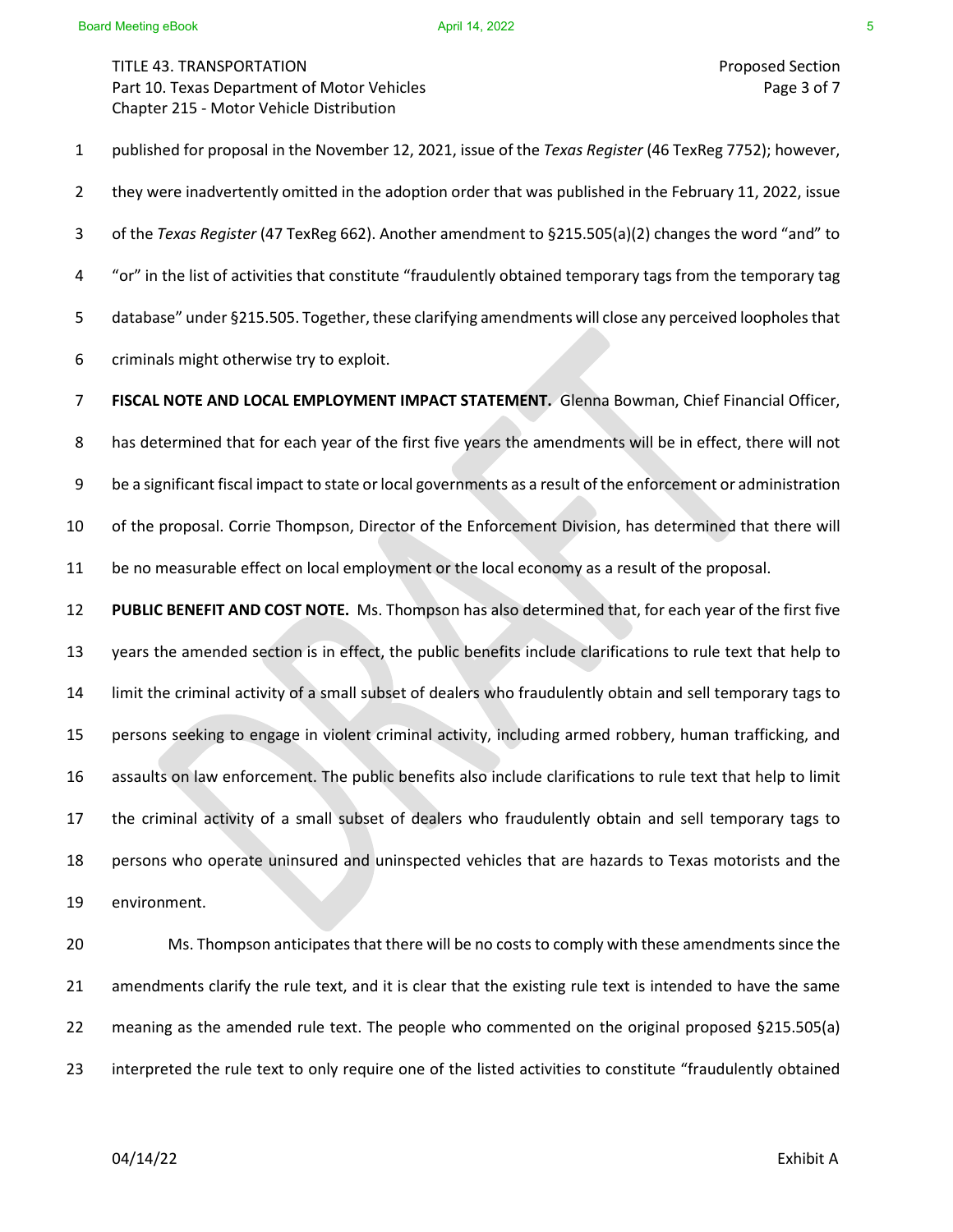1 temporary tags from the temporary tag database," rather than requiring all three activities outlined in 2 paragraphs  $(a)(1)$  though  $(a)(3)$ .

3 **ECONOMIC IMPACT STATEMENT AND REGULATORY FLEXIBILITY ANALYSIS.** As required by Government 4 Code §2006.002, the department has determined that the proposed amendments will not have an 5 adverse economic effect on small businesses, micro-businesses, and rural communities because it is clear 6 that the existing rule text is intended to have the same meaning as the amended rule text. Therefore, the 7 department is not required to prepare a regulatory flexibility analysis under Government Code, 8 §2006.002.

**TAKINGS IMPACT ASSESSMENT.** The department has determined that no private real property interests are affected by this proposal and that this proposal does not restrict or limit an owner's right to property that would otherwise exist in the absence of government action and, therefore, does not constitute a taking or require a takings impact assessment under the Government Code §2007.043.

 **GOVERNMENT GROWTH IMPACT STATEMENT.** The department has determined that each year of the first five years the proposed amendments are in effect, no government program would be created or eliminated. Implementation of the proposed amendments would not require the creation of new employee positions or elimination of existing employee positions. Implementation would not require an increase or decrease in future legislative appropriations to the department or an increase or decrease of fees paid to the department. The proposed amendments do not create a new regulation, or expand, limit, or repeal an existing regulation. Lastly, the proposed amendments do not affect the number of individuals subject to the rule's applicability and will not affect this state's economy.

21 **REQUEST FOR PUBLIC COMMENT.** If you want to comment on the proposal, submit your written 22 comments by 5:00 p.m. CST on MM, DD, YYYY. A request for a public hearing must be sent separately from 23 your written comments. Send written comments or hearing requests by email to *rules@txdmv.gov* or by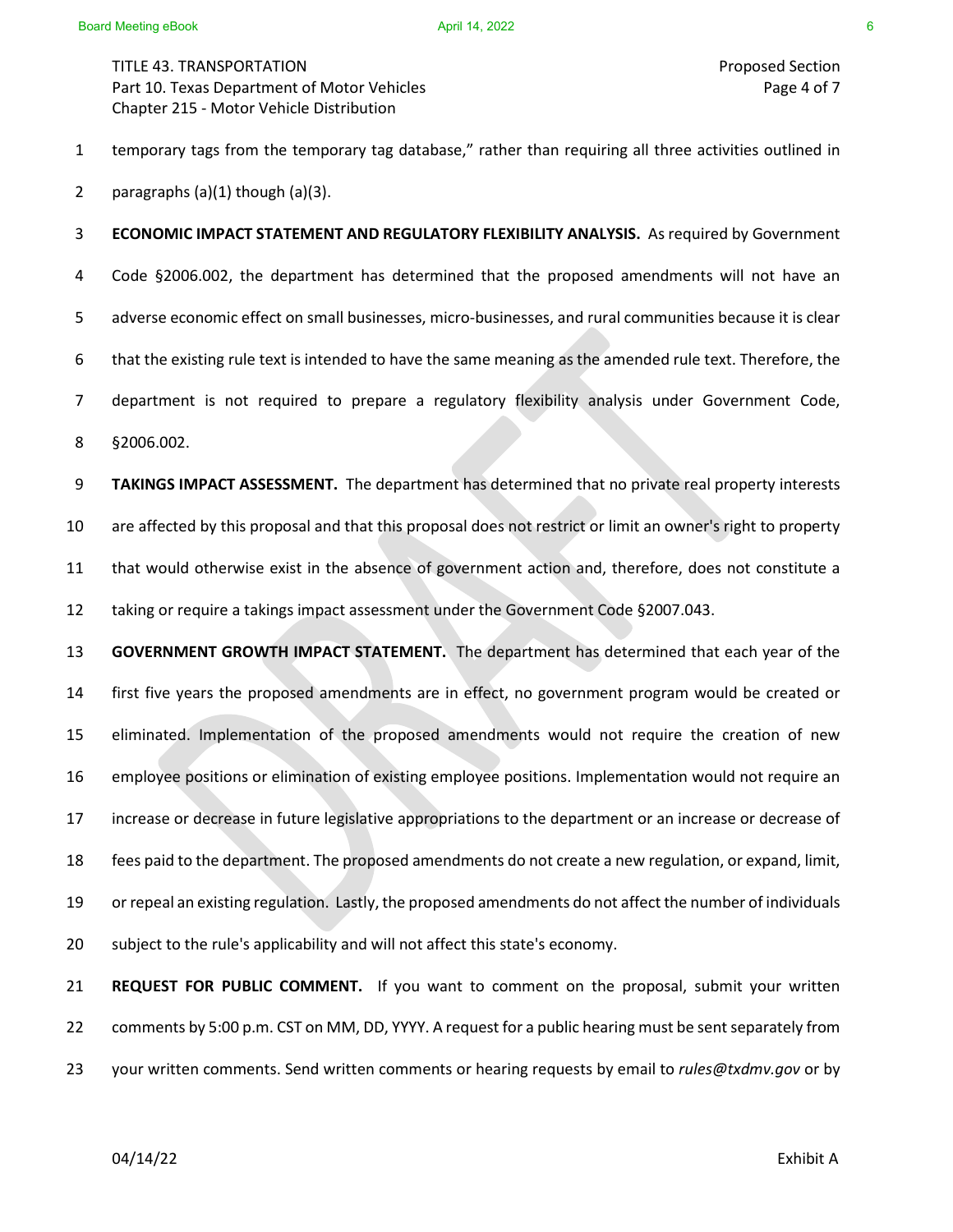- 1 mail to Office of General Counsel, Texas Department of Motor Vehicles, 4000 Jackson Avenue, Austin,
- 2 Texas 78731. If a hearing is held, the department will consider written comments and public testimony
- 3 presented at the hearing.
- 4 **STATUTORY AUTHORITY.** The department proposes amendments to §215.505 under Transportation
- 5 Code §§503.002, 503.0626, 503.0631, and 1002.001.
- 6 Transportation Code §503.002 authorizes the department to adopt rules to administer
- 7 Transportation Code Chapter 503.
- 8 Transportation Code §503.0626(d) authorizes the department to adopt rules and prescribe
- 9 procedures as necessary to implement §503.0626.
- 10 Transportation Code §503.0631(e) authorizes the department to adopt rules and prescribe
- 11 procedures as necessary to implement §503.0631.
- 12 Transportation Code §1002.001 authorizes the board to adopt rules that are necessary and
- 13 appropriate to implement the powers and the duties of the department.
- 14 **CROSS REFERENCE TO STATUTE.** Transportation Code §§503.0626, 503.0631, 503.0632, and 503.067.
- 15
- 16 **TEXT.**
- 17 **Subchapter J. Administrative Sanctions**
- 18 **43 TAC §215.505**
- 19 §215.505. Denial of Dealer or Converter Access to Temporary Tag System.
- 20 (a) In this section "fraudulently obtained temporary tags from the temporary tag database "means
- 21 a dealer or converter account user misusing the temporary tag database authorized under Transportation
- 22 Code §503.0626 or §503.0631 [§503.06321] to obtain:
- 23 (1) an excessive number of temporary tags relative to dealer sales;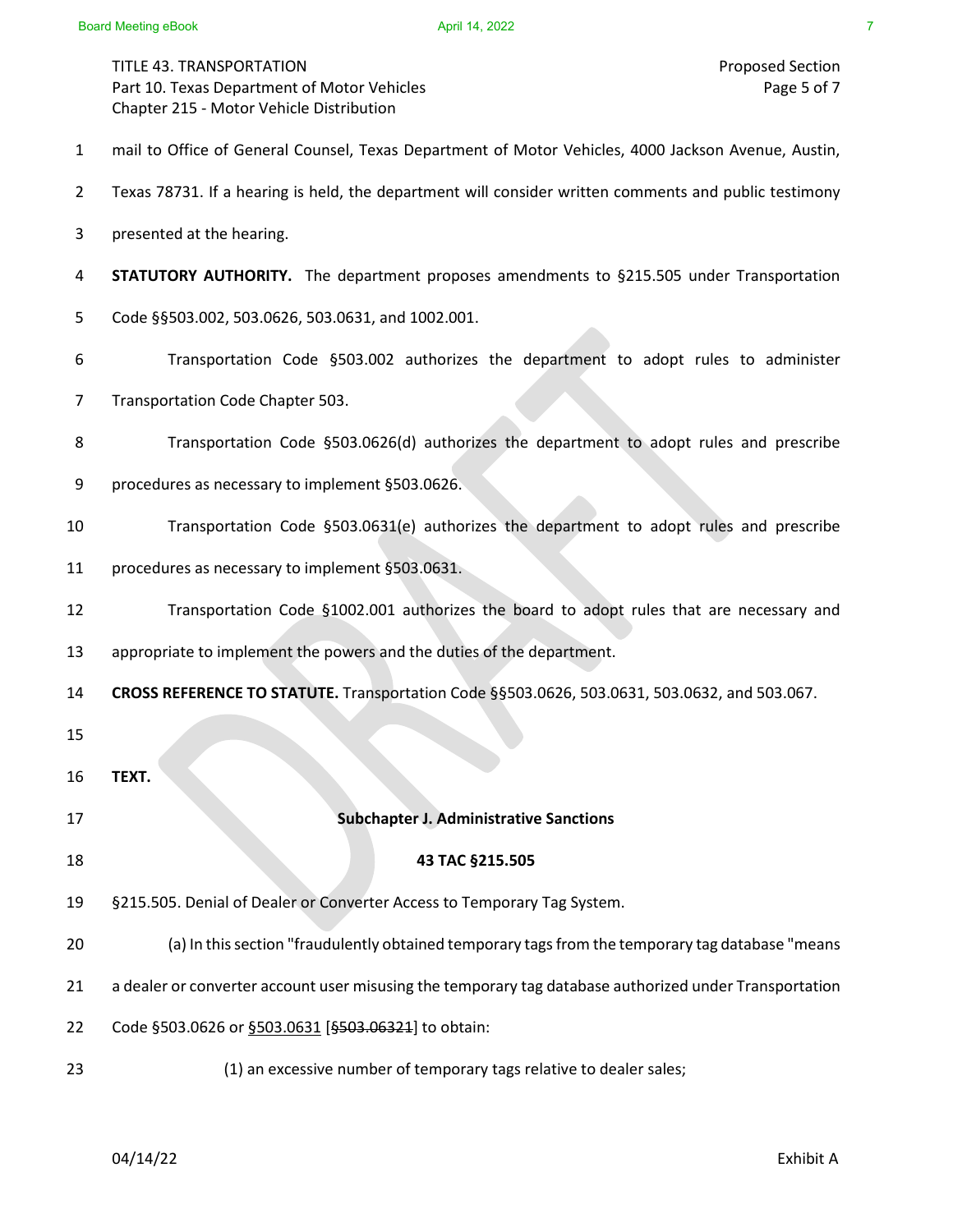TITLE 43. TRANSPORTATION Proposed Section Part 10. Texas Department of Motor Vehicles **Page 6 of 7** and 2008 and 2008 and 2008 and 2008 and 2008 and 2008 and 2008 and 2008 and 2008 and 2008 and 2008 and 2008 and 2008 and 2008 and 2008 and 2008 and 2008 and 2008 an Chapter 215 - Motor Vehicle Distribution

1 (2) temporary tags for a vehicle or vehicles not in the dealer's or converter's inventory (a 2 vehicle is presumed not to be in the dealer's or converter's inventory if the vehicle is not listed in the 3 relevant monthly Vehicle Inventory Tax Statement); or [and] 4 (3) access to the temporary tag database for a fictitious user or person using a false

5 identity.

6 (b) The department shall deny a dealer or converter access to the temporary tag database 7 effective on the date the department sends notice electronically and by certified mail to the dealer or 8 converter that the department has determined, directly or through an account user, the dealer or 9 converter has fraudulently obtained temporary tags from the temporary tag database. A dealer or 10 converter may seek a negotiated resolution with the department by demonstrating corrective actions 11 taken or that the department's determination was incorrect.

12 (c) Notice shall be sent to the dealer's or converter's last known email and mailing address in the 13 department's records.

 (d) A dealer or converter may request a hearing on the denial as provided by Subchapter O, Chapter 2301, Occupations Code. The request must be submitted in writing and request a hearing under this section. The department must receive a written request for a hearing within 26 days of the date of the notice denying access to the database. The request for a hearing does not stay the denial of access under subsection (b) of this section. A dealer may continue to seek a negotiated resolution with the department after a request for hearing has been submitted under this subsection by demonstrating corrective actions taken or that the department's determination was incorrect.

21 (e) The department may also issue a Notice of Department Decision stating administrative 22 violations as provided in §215.500 concurrently with the notice of denial of access under this section. A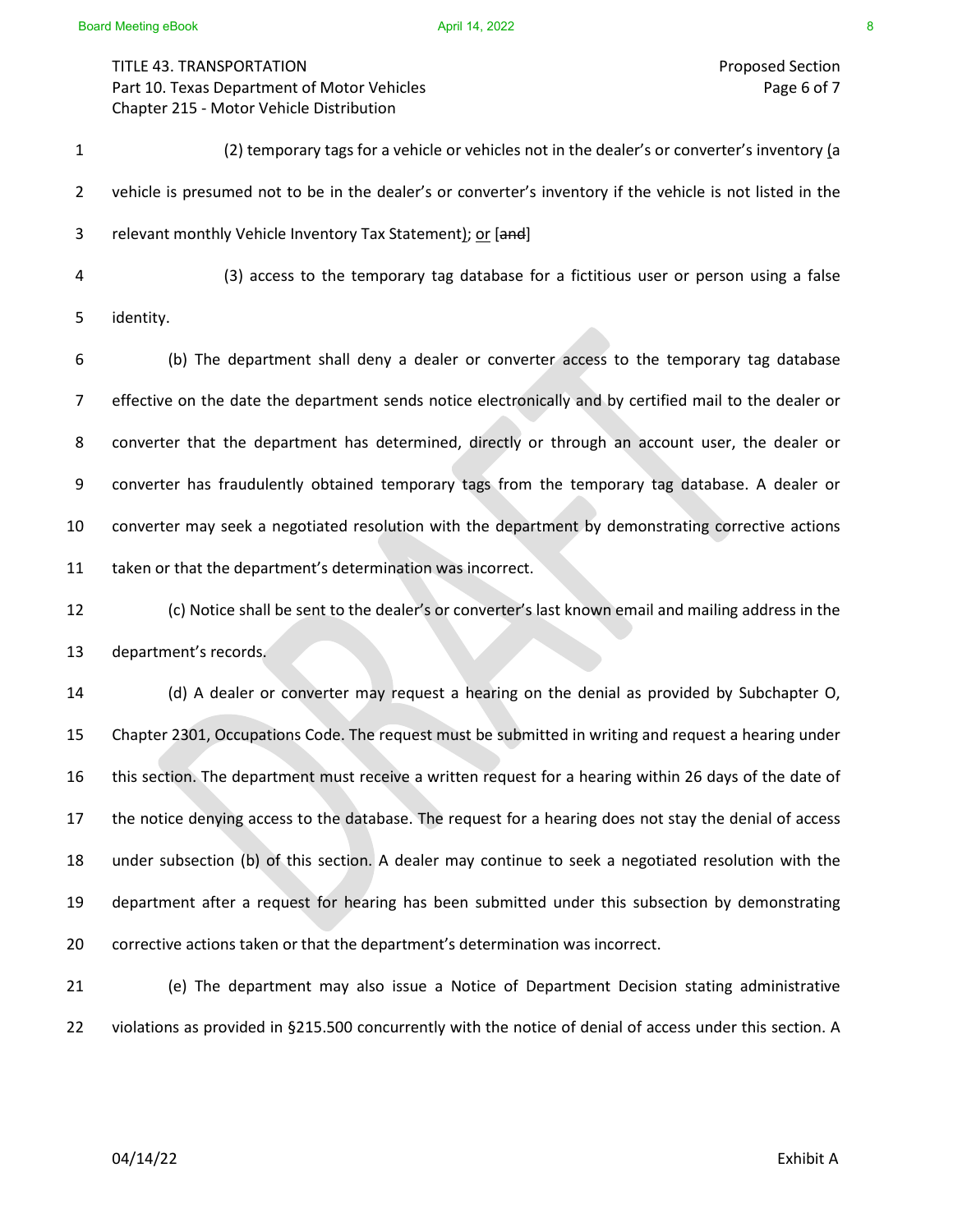- 1 Notice of Department Decision may include notice of any violation, including a violation listed under
- 2 subsection (a) of this section.
- 3 (f) A department determination and action denying access to the temporary tag database
- 4 becomes final if the dealer or converter does not request a hearing or enter into a settlement agreement
- 5 with the department within 26 days of the date of the notice denying access to a database.
- 6 **CERTIFICATION.** The department certifies that legal counsel has reviewed the adoption and found it to be

- 8
- 9 Issued at Austin, Texas, on MONTH DAY, YEAR.
- 10
- $11$
- 

### 12 **Aline Aucoin, Acting General Counsel**

<sup>7</sup> a valid exercise of the agency's legal authority.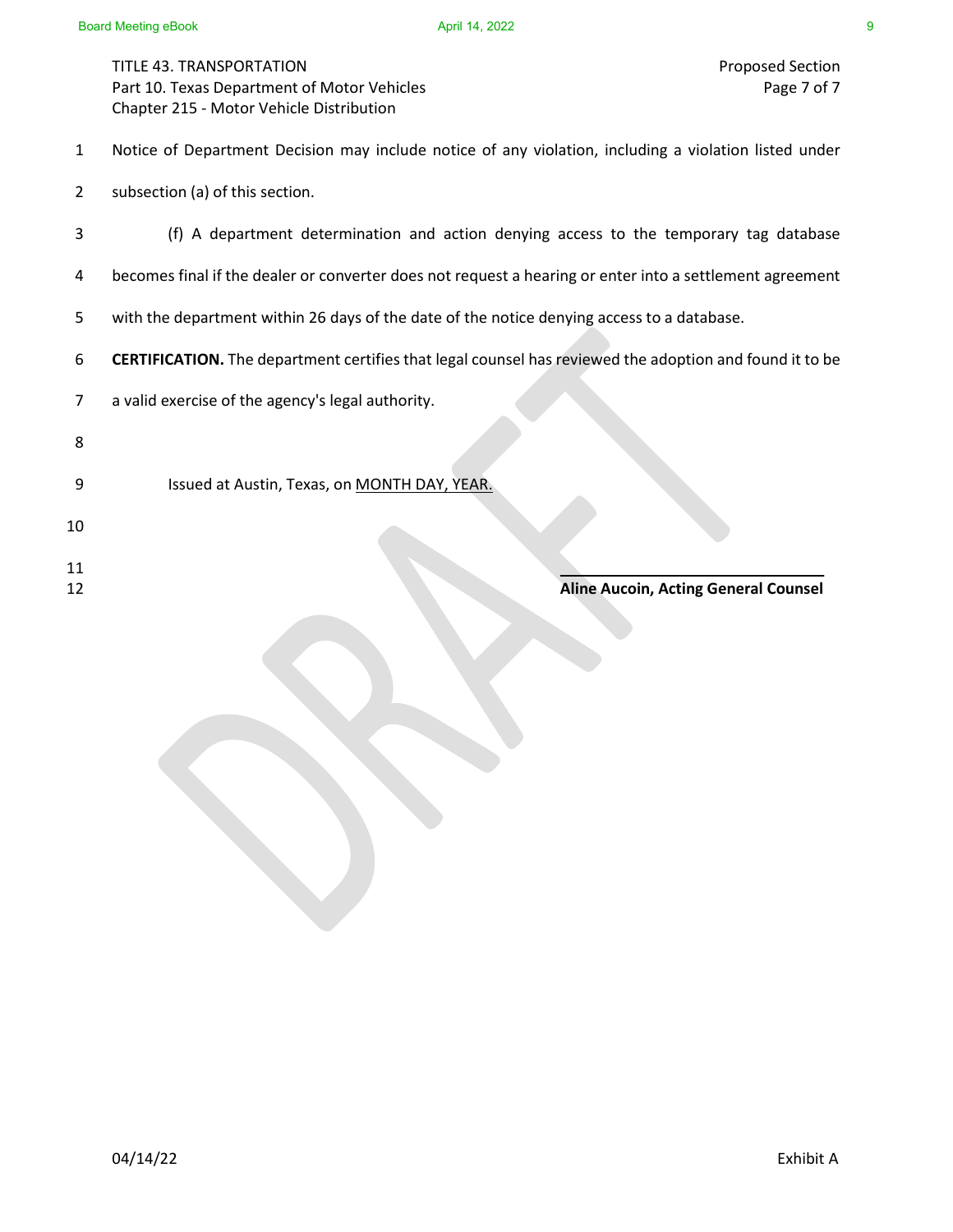# TITLE 43. TRANSPORTATION Emergency Rulemaking Part 10. Texas Department of Motor Vehicles **Page 1 of 5** and 2 and 2 and 2 and 2 and 2 and 2 and 2 and 2 and 2 and 2 and 2 and 2 and 2 and 2 and 2 and 2 and 2 and 2 and 2 and 2 and 2 and 2 and 2 and 2 and 2 and 2 and 2 an Chapter 215 - Motor Vehicle Distribution

**EMERGENCY RULEMAKING CHAPTER 215. MOTOR VEHICLE DISTRIBUTION SUBCHAPTER J. ADMINISTRATIVE SANCTIONS 43 TAC §215.505 INTRODUCTION.** The Texas Department of Motor Vehicles (department) adopts, on an emergency basis, 6 amendments to 43 TAC §215.505 concerning denial of access to the temporary tag system, effective April 7 14, 2022. The amendments to §215.505 are necessary to clarify the rule text. As authorized by 8 Government Code §2001.034, the department may adopt an emergency rule without prior notice or 9 hearing upon finding that an imminent peril to the public health, safety, or welfare requires adoption on fewer than 30 days' notice. Emergency rules adopted under Government Code §2001.034 may not be effective for longer than 120 days and may not be renewed for longer than 60 days. **BACKGROUND AND PURPOSE.** The purpose of this emergency rulemaking is to correct a statutory citation regarding the department's temporary buyer's tag database under Transportation Code §503.0631, to add parentheses around text in §215.505(a)(2) that explains when a vehicle is presumed to not be in the dealer's or converter's inventory, and to change the word "and" to "or" in §215.505(a)(2) in the list of activities that constitute "fraudulently obtained temporary tags from the temporary tag database" under §215.505. Section 215.505 contains the process for denial of access to the temporary tag database under Transportation Code §503.0632(f) when the department determines that a dealer or converter is fraudulently obtaining temporary tags from the temporary tag database. This emergency rulemaking is necessary because a subset of dealers will fraudulently obtain

 temporary tags from the temporary tag database without clarification of the rule text. Fraudulently 22 obtained temporary tags pose an imminent peril to the public health, safety, and welfare because a subset of dealers has fraudulently obtained and sold temporary tags to persons who engage in violent criminal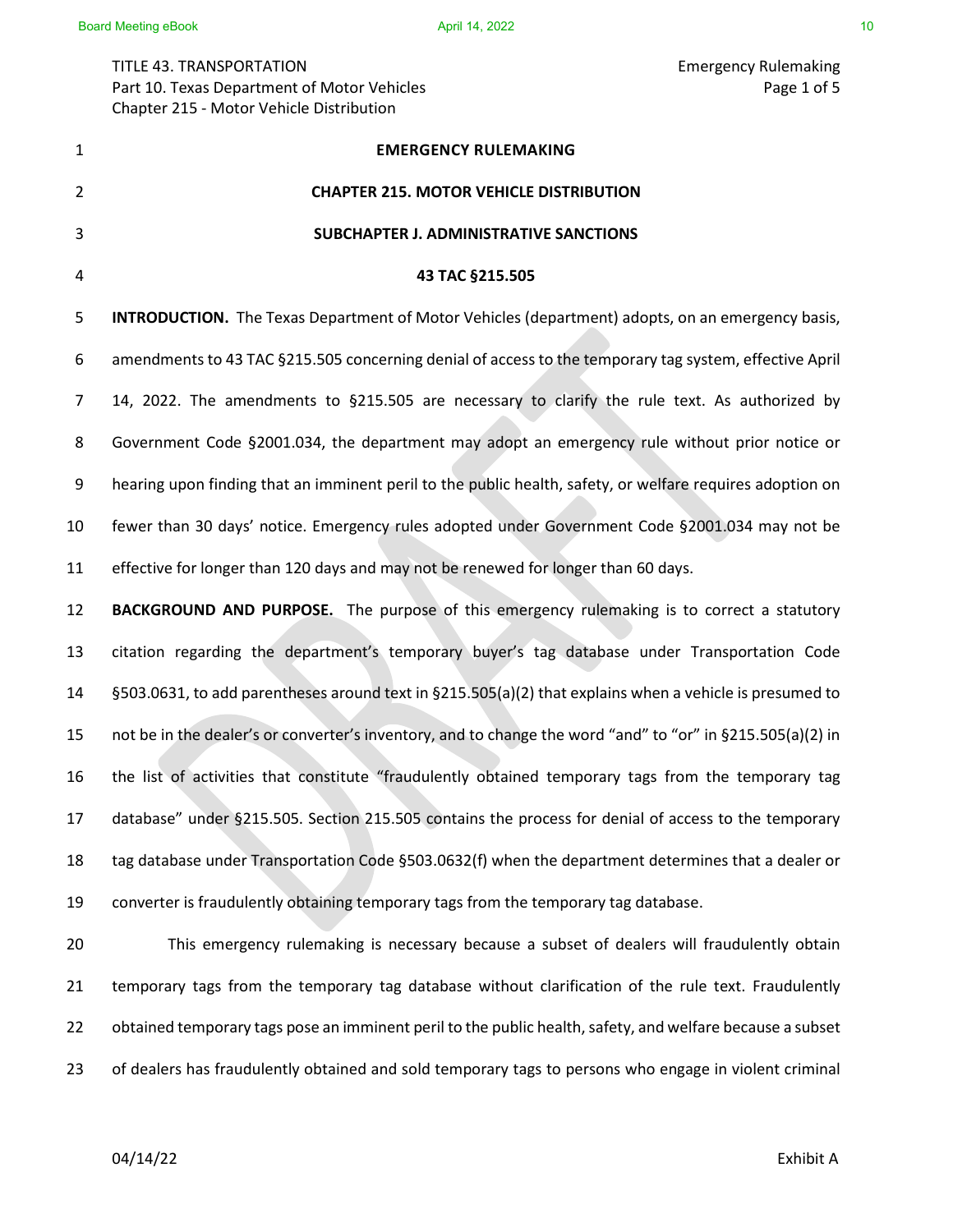TITLE 43. TRANSPORTATION Emergency Rulemaking Part 10. Texas Department of Motor Vehicles **Page 2 of 5** and 2 of 5 Chapter 215 - Motor Vehicle Distribution

1 activity, including armed robbery, human trafficking, and assaults on law enforcement. Criminals use 2 fraudulently obtained temporary tags that are registered under fake names and addresses to make it 3 harder for law enforcement to trace the vehicles. Fraudulently obtained temporary tags also pose an 4 imminent peril to the public health, safety, and welfare because a subset of dealers has fraudulently 5 obtained and sold temporary tags to persons who operate uninsured and uninspected vehicles that are 6 hazards to Texas motorists and the environment. Fraudulently obtained temporary tags further pose an 7 imminent peril to the public health, safety, and welfare because criminals can attempt to sell stolen 8 vehicles or unsafe salvage vehicles to unsuspecting buyers by using temporary tags to make the vehicles 9 appear legitimate. Criminals have fraudulently obtained temporary tags from the department's system 10 and used the temporary tags in Texas, as well as other states, such as New York and Nevada. Criminals 11 will take advantage of any loopholes they see as available to them. 12 One amendment corrects the statutory citation regarding the department's buyer's temporary

 tag database under Transportation Code §503.0631, which governs the buyer's temporary tag database. Section 215.505 cites to Transportation Code §503.06321, which does not exist. Section 215.505 applies to the dealer's and converter's temporary tag database under Transportation Code §503.0626, as well as the buyer's temporary tag database under Transportation Code §503.0631. Another amendment adds parentheses around text in §215.505(a)(2) that explains when a vehicle is presumed to not be in the dealer's or converter's inventory. Another amendment to §215.505(a)(2) changes the word "and" to "or" in the list of activities that constitute "fraudulently obtained temporary tags from the temporary tag database." Together, these clarifying amendments will close any perceived loopholes that criminals might otherwise try to exploit.

22 **STATUTORY AUTHORITY.** The emergency rulemaking is adopted under Government Code §2001.034, 23 and Transportation Code §§503.002, 503.0626, 503.0631, and 1002.001.

04/14/22 Exhibit A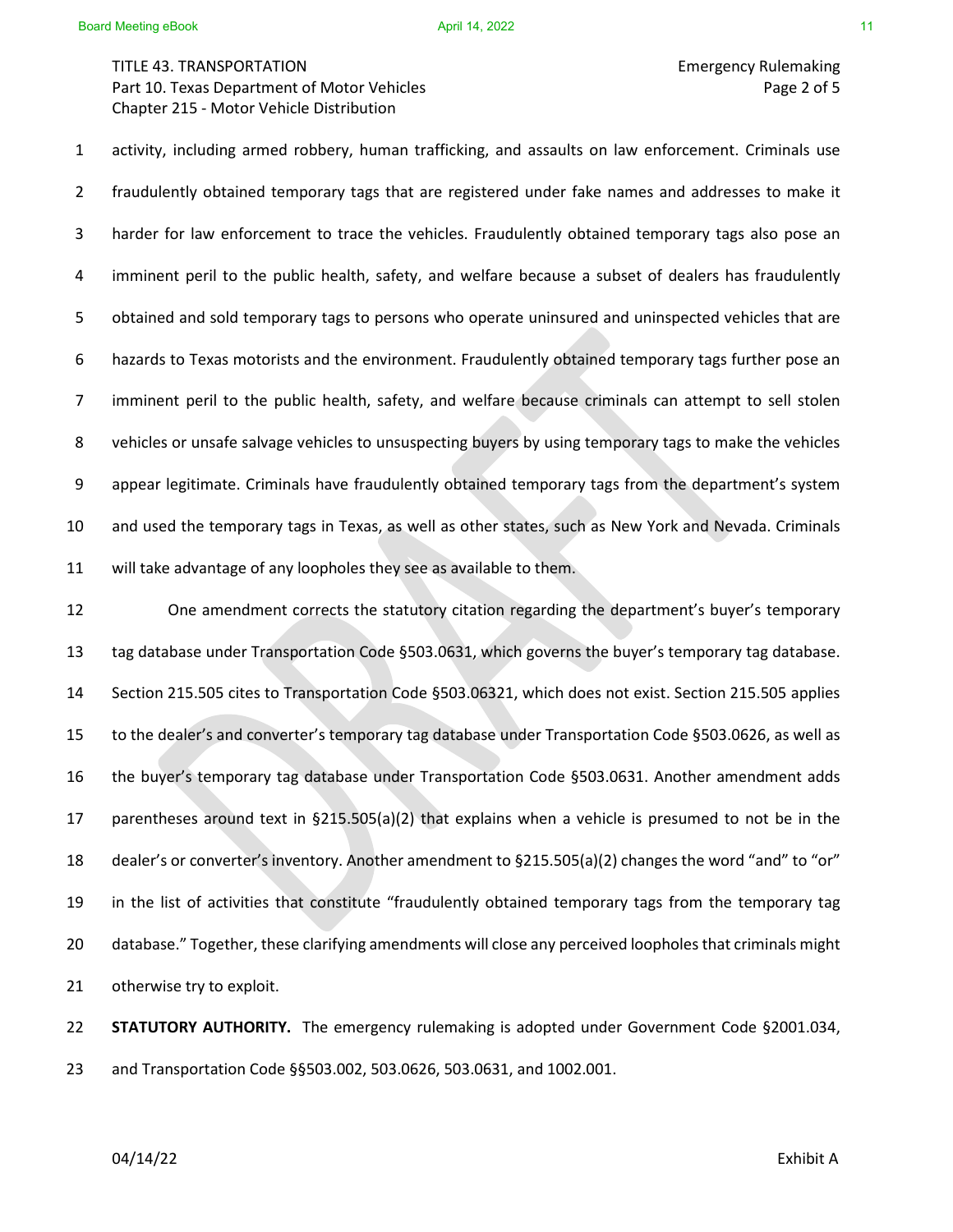TITLE 43. TRANSPORTATION<br>Part 10. Texas Department of Motor Vehicles<br>Page 3 of 5 Part 10. Texas Department of Motor Vehicles Chapter 215 - Motor Vehicle Distribution

| $\mathbf{1}$   | Government Code §2001.034 authorizes the adoption of emergency rules without prior notice                |
|----------------|----------------------------------------------------------------------------------------------------------|
| $\overline{2}$ | and hearing, if an agency finds that an imminent peril to the public health, safety, or welfare requires |
| 3              | adoption of a rule on fewer than 30 days' notice.                                                        |
| 4              | Transportation Code §503.002 authorizes the department to adopt rules to administer                      |
| 5              | Transportation Code Chapter 503.                                                                         |
| 6              | Transportation Code §503.0626(d) authorizes the department to adopt rules and prescribe                  |
| 7              | procedures as necessary to implement §503.0626.                                                          |
| 8              | Transportation Code §503.0631(e) authorizes the department to adopt rules and prescribe                  |
| 9              | procedures as necessary to implement §503.0631.                                                          |
| 10             | Transportation Code §1002.001 authorizes the board to adopt rules that are necessary and                 |
| 11             | appropriate to implement the powers and the duties of the department.                                    |
| 12             | CROSS REFERENCE TO STATUTE. Transportation Code §§503.0626, 503.0631, 503.0632, and 503.067.             |
| 13             |                                                                                                          |
| 14             | TEXT.                                                                                                    |
| 15             | <b>Subchapter J. Administrative Sanctions</b>                                                            |
| 16             | 43 TAC §215.505                                                                                          |
| 17             | §215.505. Denial of Dealer or Converter Access to Temporary Tag System.                                  |
| 18             | (a) In this section "fraudulently obtained temporary tags from the temporary tag database "means         |
| 19             | a dealer or converter account user misusing the temporary tag database authorized under Transportation   |
| 20             | Code §503.0626 or §503.0631 [§503.06321] to obtain:                                                      |
| 21             | (1) an excessive number of temporary tags relative to dealer sales;                                      |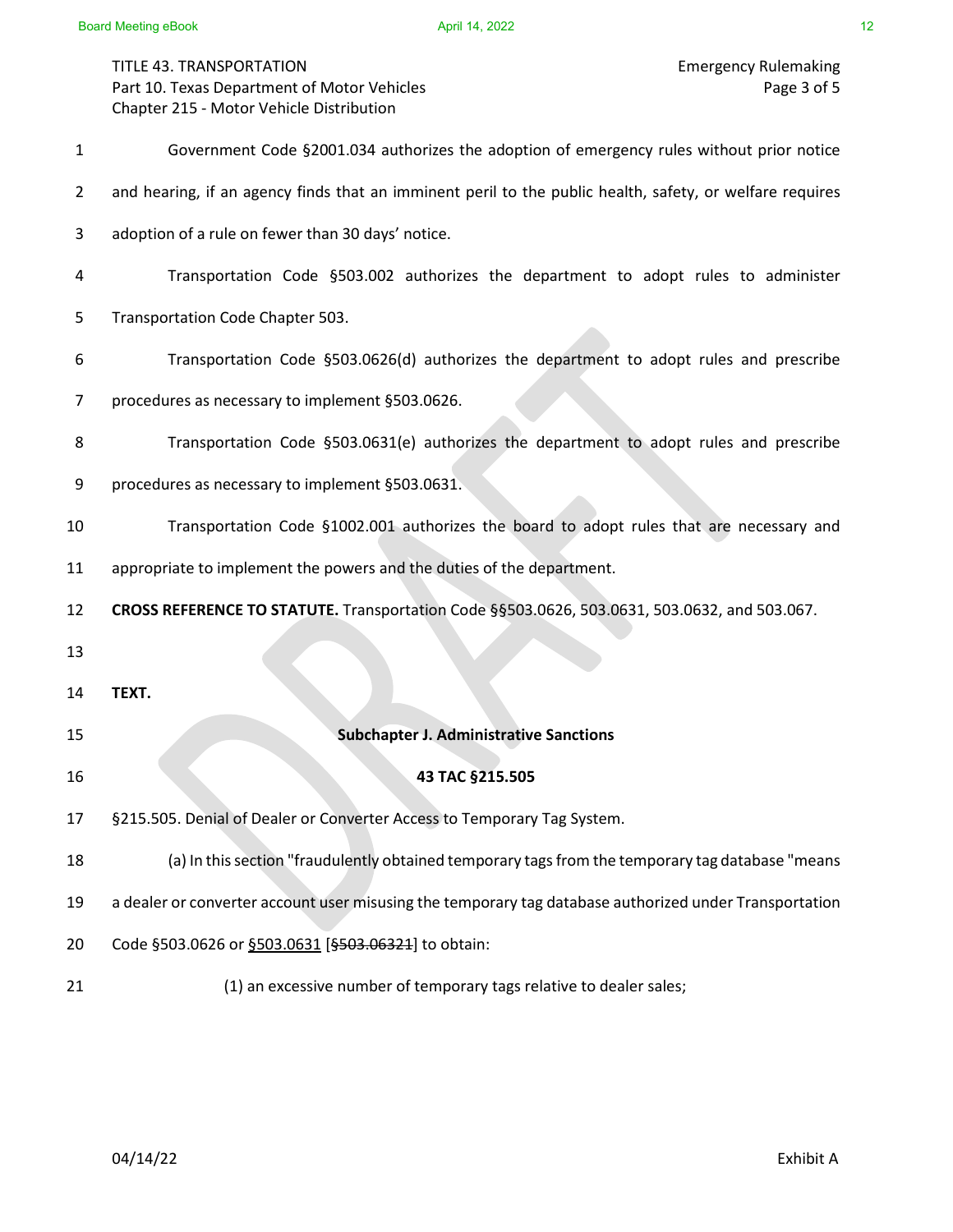TITLE 43. TRANSPORTATION Emergency Rulemaking Part 10. Texas Department of Motor Vehicles **Page 4 of 5** and 2008 and 2008 and 2008 and 2008 and 2008 and 2008 and 2008 and 2008 and 2008 and 2008 and 2008 and 2008 and 2008 and 2008 and 2008 and 2008 and 2008 and 2008 an Chapter 215 - Motor Vehicle Distribution

1 (2) temporary tags for a vehicle or vehicles not in the dealer's or converter's inventory (a 2 vehicle is presumed not to be in the dealer's or converter's inventory if the vehicle is not listed in the 3 relevant monthly Vehicle Inventory Tax Statement); or [and] 4 (3) access to the temporary tag database for a fictitious user or person using a false

5 identity.

6 (b) The department shall deny a dealer or converter access to the temporary tag database 7 effective on the date the department sends notice electronically and by certified mail to the dealer or 8 converter that the department has determined, directly or through an account user, the dealer or 9 converter has fraudulently obtained temporary tags from the temporary tag database. A dealer or 10 converter may seek a negotiated resolution with the department by demonstrating corrective actions 11 taken or that the department's determination was incorrect.

12 (c) Notice shall be sent to the dealer's or converter's last known email and mailing address in the 13 department's records.

 (d) A dealer or converter may request a hearing on the denial as provided by Subchapter O, Chapter 2301, Occupations Code. The request must be submitted in writing and request a hearing under this section. The department must receive a written request for a hearing within 26 days of the date of the notice denying access to the database. The request for a hearing does not stay the denial of access under subsection (b) of this section. A dealer may continue to seek a negotiated resolution with the department after a request for hearing has been submitted under this subsection by demonstrating corrective actions taken or that the department's determination was incorrect.

21 (e) The department may also issue a Notice of Department Decision stating administrative 22 violations as provided in §215.500 concurrently with the notice of denial of access under this section. A